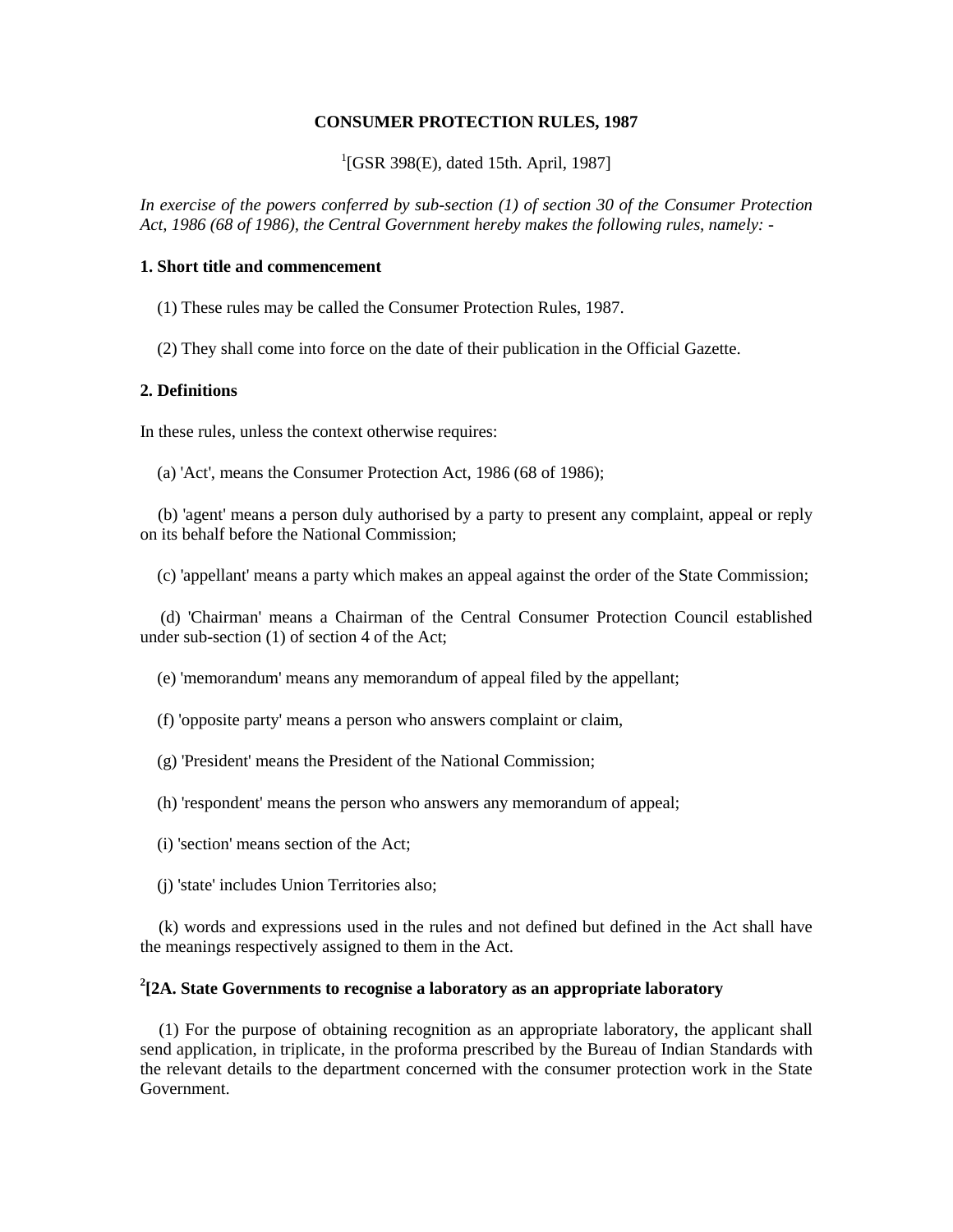(2) The State Government on receiving the application from the applicant, shall forward its two copies to the Bureau of Indian Standards to assess the suitability of the laboratory from the standards prescribed by them (Bureau of Indian Standards). The fee charged by the Bureau of Indian Standards, for this purpose, shall be paid by the applicant.

 (3) The State Government on receiving the recommendations and approval of the Bureau of Indian Standards, shall notify that laboratory as an "appropriate laboratory" for the purpose of Consumer Protection Act, 1986 for a period of three years.]

#### **. The Constitution of the Central Consumer Protection Council and the Working Groups**

 (1) The Central Government shall, by notification in the Official Gazette, constitute the Central Consumer Protection Council (hereinafter referred to as the Central Council) Which shall consist of <sup>3</sup>[the following members, not exceeding 150, namely:]

 (a) <sup>4</sup> [the Minister-in-charge of Consumer Affairs in the Central Government] who shall be the Chairman of the Central Council;

 (b) the Minister of State (where he is not holding independent charge) or Deputy Minister <sup>4</sup>[in-charge of Consumer Affairs in the Central Government ] who shall be the Vice Chairman of the Central Council;

(c) the  $[$ <sup>\*</sup>  $[$ \* \*  $]$ <sup>\*</sup>] Minister in-charge of Consumer Affairs in States;

 (d) eight Members of the Parliament-five from the Lok Sabha and three from the Rajya Sabha;

<sup>4</sup>(e) the Secretary of the National Commission for Scheduled Castes and Scheduled Tribes];

 (f) representatives of the Central Government Departments and autonomous organisations concerned with consumer interests-not exceeding twenty;

(g) representatives of the Consumer Organisations or consumers-not less than thirty-five;

(h) representatives of women-not less than ten;

(i) representatives of farmers, trade and industries-not exceeding twenty;

 (j) persons capable of representing consumer's, interests not specified above-not exceeding fifteen,

(k) the  $\delta$ [Secretary in-charge of Consumer Affairs in the Central Government] shall be the member-secretary of the Central Council;

(2) The term of the Council shall be three years.

 (3) Any member may, by writing under his hand to the Chairman of the Central Council, resign from the Council. The vacancies, so caused or otherwise, shall be filled from the same category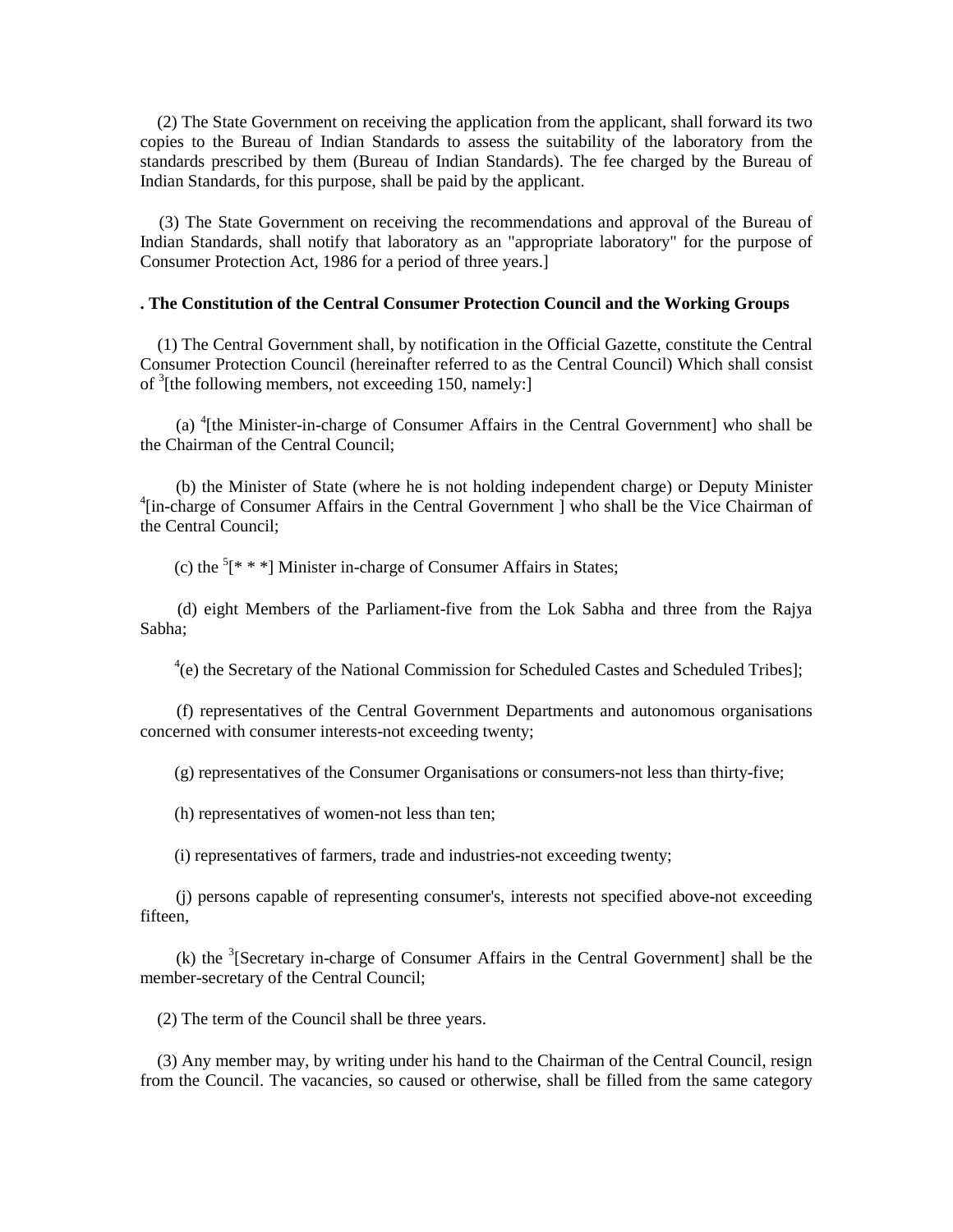by the Central Government and such person shall hold office so long as the member whose place he fills would have been entitled to hold office, if the vacancy had not occurred.

 $<sup>6</sup>[(4)$  For the purpose of monitoring the implementation of the recommendations of the Central</sup> Council and to suggest the working of the Council, the Central Government may constitute from amongst the members of the Council, a Standing Working group, under the Chairmanship of the Member-Secretary of the Council. The Standing Working Group shall consist of not exceeding 30 members and shall meet as and when considered necessary by the Central Government.]

### **4. Procedure of the Central Council**

Under sub-section (2) of section 5, the Central Council shall observe the following procedure in regard to the transaction of its business :

 (1) The meeting of the Central Council shall be presided over by the Chairman. In the absence of the Chairman, the Vice-Chairman shall preside over the meeting of the Central Council. In the absence of the Chairman and the Vice-Chairman, the Central Council shall elect a member to preside over that meeting of the Council.

 (2) Each meeting of the Central Council shall be called by giving not less than ten days from the date of issue, notice in writing to every member.

 (3) Every notice of a meeting of the Central Council shall specify the place and the day and hour of the meeting and shall contain statement of business to be transacted thereat.

 (4) No proceeding of the Central Council shall be invalid merely by reasons of existence of any vacancy in or any defect in the constitution of the Council.

 (5) For the purpose of performing its functions under the Act, the Central Council may constitute from amongst its members, such working groups as it may deem necessary and every working group so constituted shall perform such functions as are assigned to it by the Central Council. The findings of such working groups shall be placed before the Central Council for its consideration.

 $\frac{7}{10}$  The non-official members shall be entitled to first class or second air-conditioned by all trains (including Rajdhani Express) to and from Railway fare or actual mode of travel whichever is less. Outstation non-official members shall be entitled to a daily allowance of one hundred rupees per day for attending the meetings of the Central Council or any working group. Local non-official members shall be paid actual conveyance, hire charges, subject to a ceiling of Rs. 75.00 per day irrespective of the classification of the city. Members of Parliament shall be entitled to travelling and daily allowances at such rates as are admissible to such members.]

(7) The resolution passed by the Central Council shall be recommendatory in nature.

# **5. Place of the National Commission**

The office of the National Commission shall be located in the Union Territory of Delhi.

# **6. Working days and office hours of the National Commission**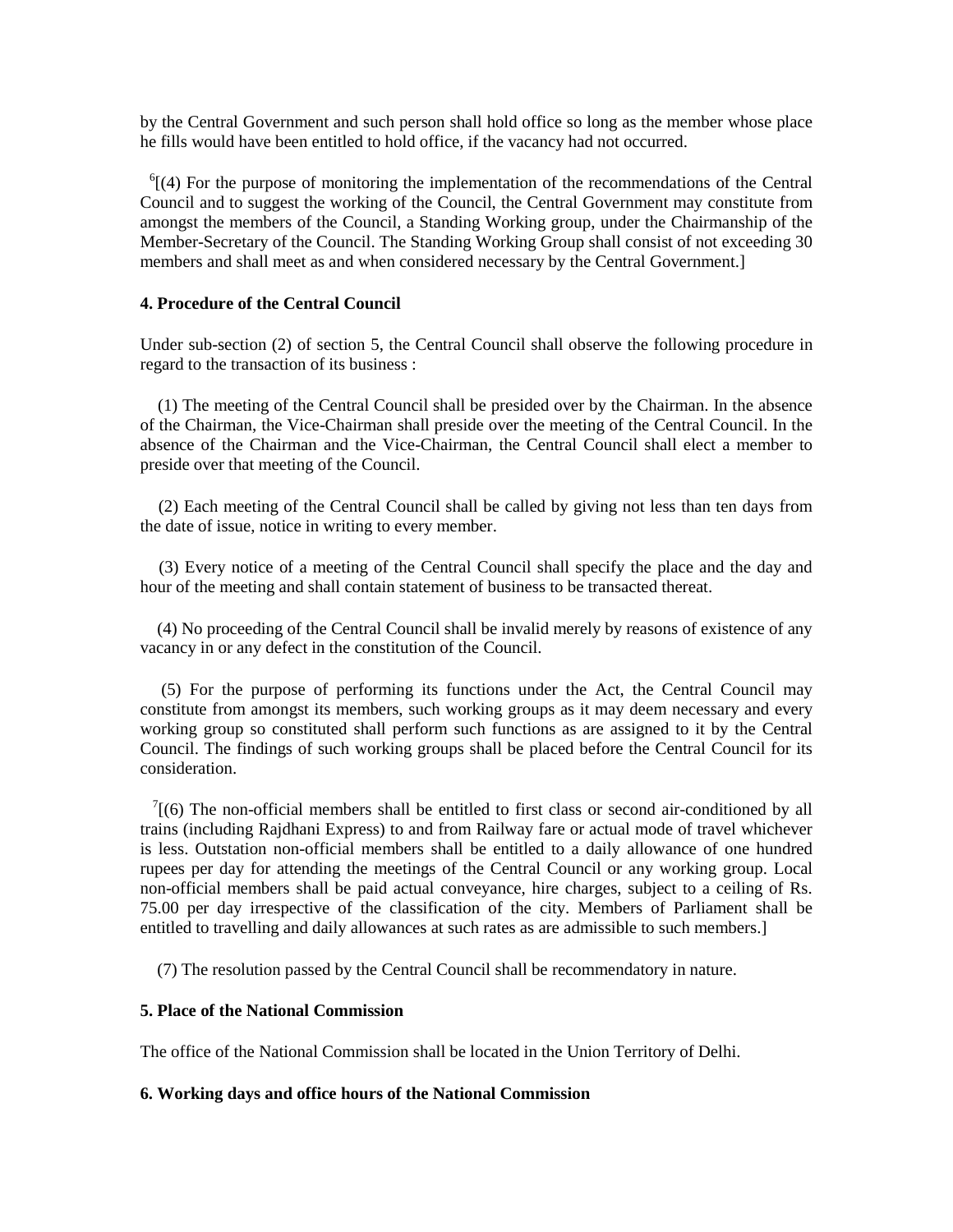The working days and office hours of the National Commission shall be the same as that of the Central Government.

## **7. Seal and emblem**

The official seal and emblem of the National Commission shall be such as the Central Government may specify.

## **8. Sitting of the National Commission**

The sitting of the National Commission as and when necessary shall be convened by the President.

# **9. Staff of the National Commission**

The Central Government shall appoint such staff as may be necessary to assist the National Commission in its day to day work and to perform such other functions as are provided under the Act and these rules or assigned to it by the President The salary payable to such staff shall be defrayed out of the Consolidated Fund of India.

# **10. Additional powers of the National Commission, State Commission and District Forum**

 (1) The National Commission, the State Commission and the District Forum shall have power to require any person,-

 (a) to produce before, and allow to be examined and kept by an officer of the National Commission, the State Commission or the District Forum, as the case may be, specified in this behalf, such books, accounts, documents or commodities in the custody or under the control of the person so required as may be specified or described in the requisition, if the examination of such books, accounts, documents or commodities are required for the purpose of this Act;

 (b) to furnish to an officer so specified, such information as may be required for the purpose of this Act.

 (2) (a) Where during any proceeding under this Act, the National Commission, the State Commission or the District Forum, as the case may be, has any ground to believe that any book, paper, commodity or document which may be required to be produced in such proceedings are being or may be, destroyed, mutilated, altered, falsified, or secreted, it may, by written order, authorise any officer to exercise the power to entry and search of any premises. Such authorised officer may also seize such books, papers, documents or commodities as are required for the purpose of this Act :

 PROVIDED that such seizure shall be communicated to the National Commission, the State Commission or the District Forum, as the case may be, as soon as it is made or within a period not exceeding 72 hours of making such seizure after specifying the reasons in writing for making such seizure.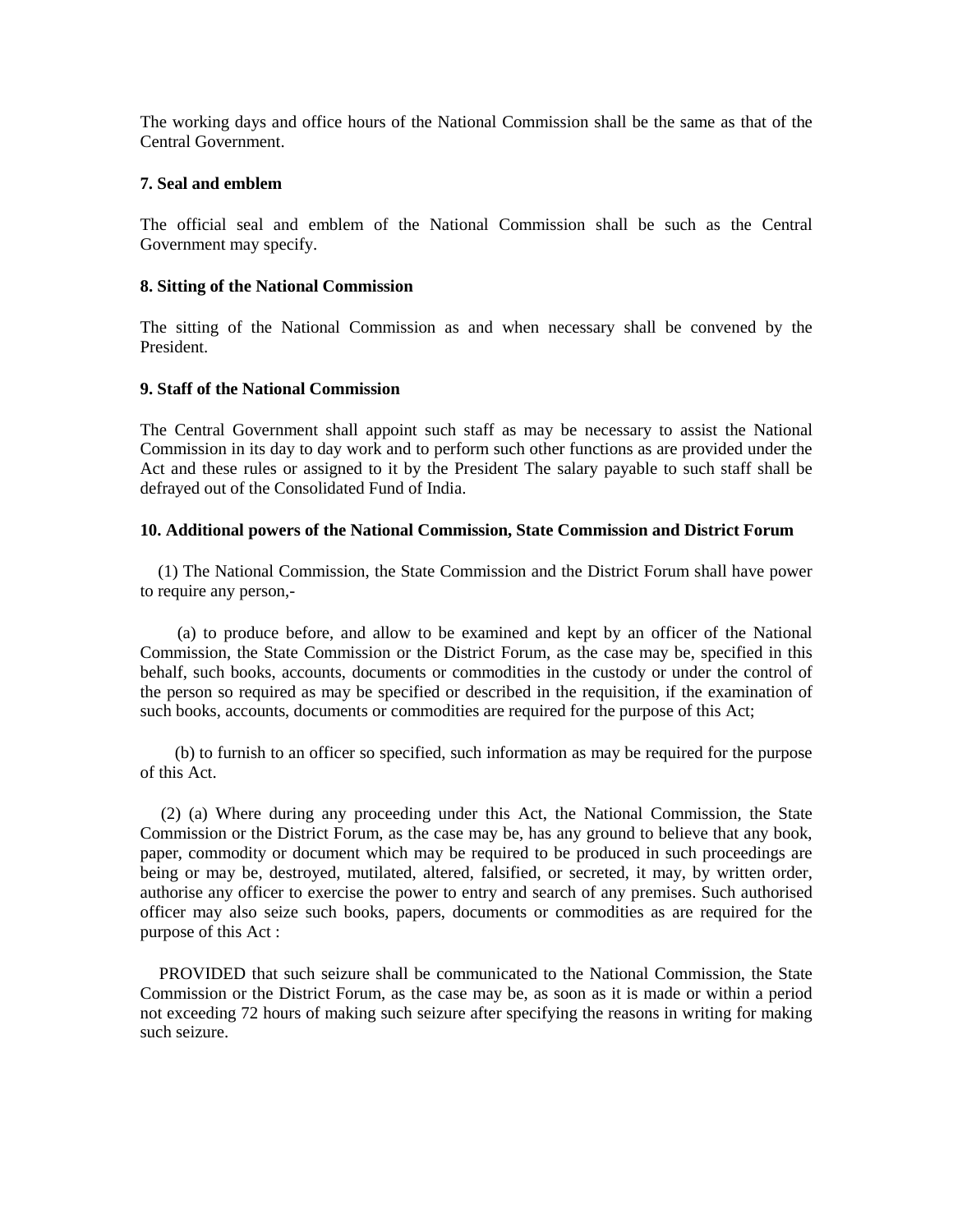(b) The National Commission, the State Commission or the District Forum, as the case may be, on examination of such seized documents or commodities, as the case may be, may order the retention thereof or may return it to the party concerned.

### **11. Salaries, honorarium and other allowances of the President and Members of the National Commission**

 $(1)$  ${}^8$ [The President of the National Commission shall be entitled to salary, allowances and other perquisites as are available to a sitting Judge of the Supreme Court and other members if sitting on whole-time basis, shall receive a consolidated honorarium of  $\rm{P}(Rs. 10,000$  per month or if sitting on part-time basis, a consolidated honorarium of  $\rm{P}(Rs. 500$  per day of sitting.

 (2) The President and the members shall be entitled to travelling and daily allowances on official tours at the same rates as are admissible to Group 'A' Officers of the Central Government.

 $10$ <sup>[(2A)</sup> The President and the members of the National Commission shall be entitled to conveyance allowance of one hundred fifty rupees per day of its sitting or a sum of one thousand and five hundred rupees per month, as may be opted by them.]

 (3) The honorarium or the salary, as the case may be, and other allowances shall be defrayed out of the Consolidated Fund of India.

# **12. Terms and conditions of service of the President and members of the National Commission**

 (1) Before appointment, the President and a member of the National Commission shall have to take an undertaking that he does not and will not have any such financial or other interest as is likely to effect prejudicially his functions as such member.

 $11(2)$  Every member of the National Commission shall hold office for a term of five years or up to the age of seventy years, whichever is earlier and shall not be eligible for re-appointment.]

(3) Notwithstanding anything contained in sub-rule (2) the President or a member may,-

 (a) by writing under his hand and addressed to the Central Government resign his office at any time;

(b) be removed from his office in accordance with the provisions of Rule 13.

 (4) The terms and conditions of service of the President and the members shall not be varied to their disadvantage during their tenure of office.

 (5) A casual vacancy caused by resignation or removal of the President or any other member of the National Commission under sub-rule (3) or otherwise shall be filled by fresh appointment.

 $3(6)$  When the President of the National Commission is unable to discharge the functions owing to absence, illness or any other cause, the senior most member of the National Commission with judicial background, if authorised so to do by the President in writing, shall discharge the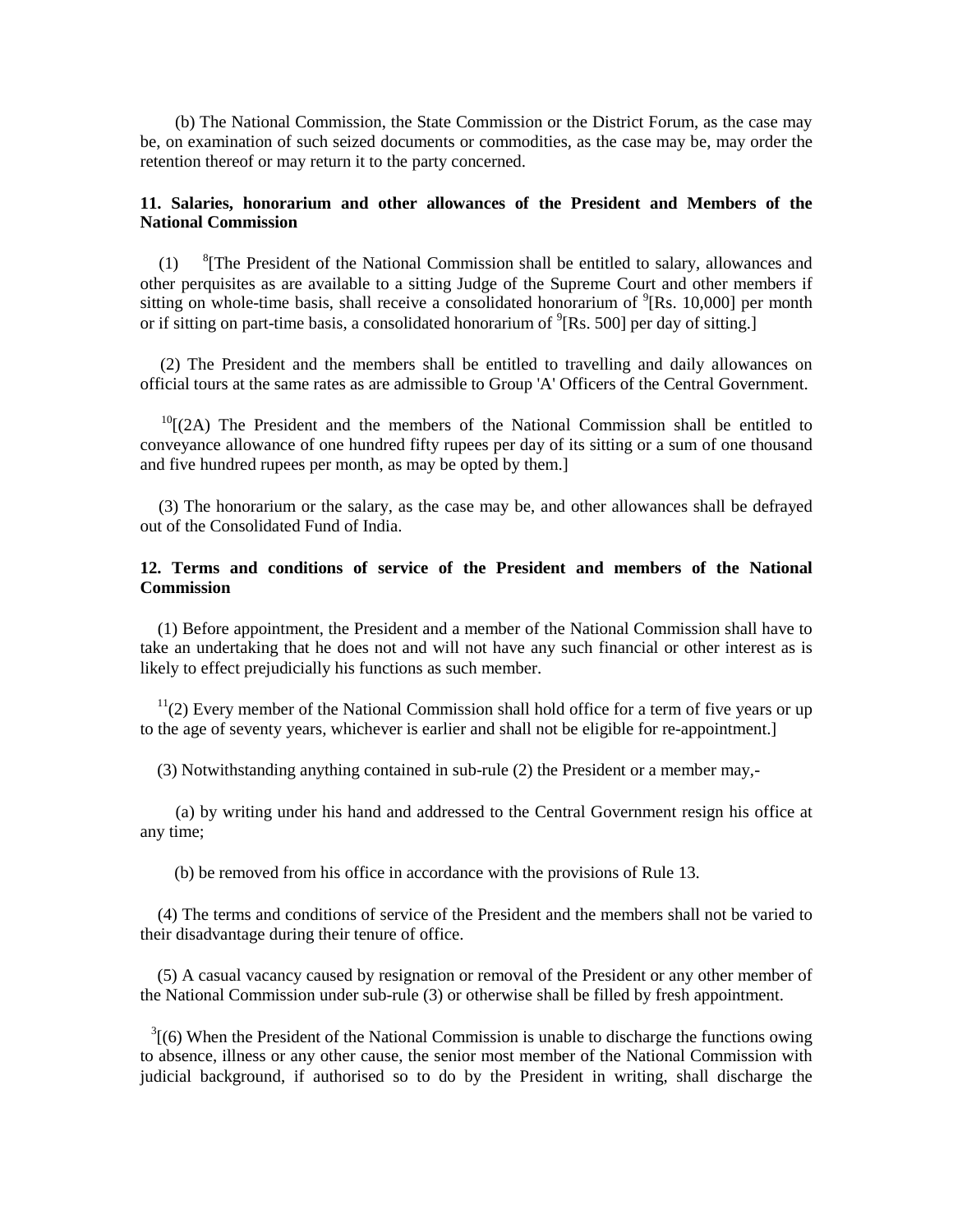functions of the President until the day on which the President resumes the charge of his functions.]

 $12$ [(7) The President or any member ceasing to hold office as such shall not hold any appointment in or be connected with the management or administrations of an organisation which has been the subject of any proceeding under the Act during his tenure for a period of 5 years from the date on which he ceases to hold such office.]

## **13. Removal of President or members from office in certain circumstances**

(1) The Central Government may remove from office, the President or any member who,

(a) has been adjudged as an insolvent; or

 (b) has been convicted of an offence which, in the opinion of the Central Government, involves moral turpitude; or

(c) has become physically or mentally incapable of acting as the President or the member; or

 (d) has acquired such financial or other interest as is likely to affect prejudicially his functions as the President or a member; or

 (e) has so abused his position as to render his continuance in office prejudicial to the public interest; <sup>6</sup>[for

(f) remain absent in three consecutive sittings except for reasons beyond his control.]

 (2) Notwithstanding anything contained in sub-rule (1), the President or any member shall not be removed from his office on the grounds specified in  ${}^{6}$ [clauses (d), (e) and (f)] of that sub-rule except on an inquiry held by Central Government in accordance with such procedure as it may specify in this behalf and finds the President or a member to be guilty of such ground.

### **14. Procedure to be followed by the National Commission**

 (1) A complaint containing the following particulars shall be presented by the complainant in person or by his agent to the National Commission or be sent by registered post, addressed to the National Commission :-

(a) the name, description and the address of the complainant;

 (b) the name, description and address of the opposite party or parties as the case may be, so far as they can be ascertained;

(c) the facts relating to complaint and when and where it arose;

(d) documents in support of the allegations contained in the complaint;

(e) the relief which complainant claims.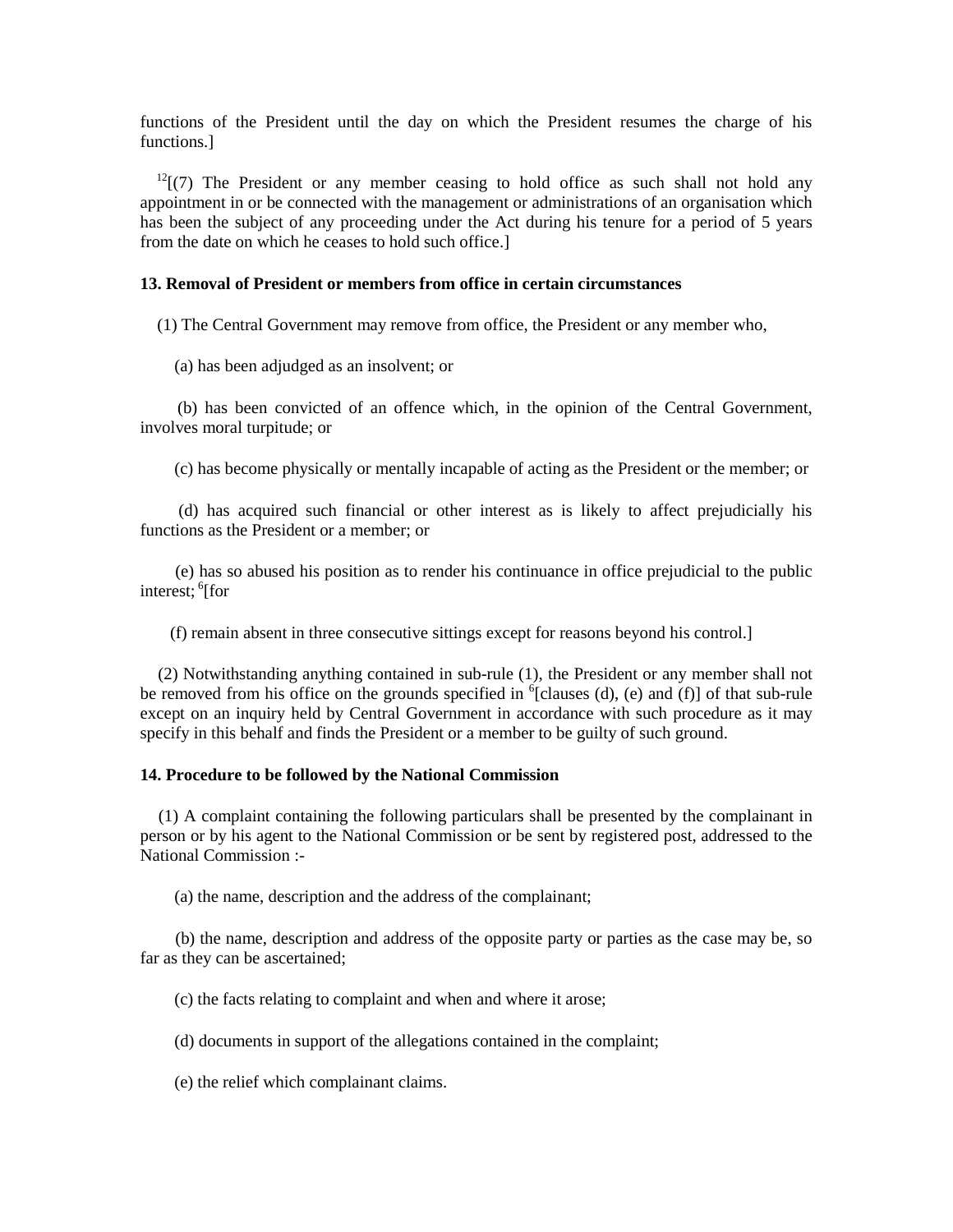(2) The National Commission shall, in disposal of any complaint before it, as far as possible, follow the procedures laid down in sub-sections (1) and (2) of section 13 in relation to the complaint received by the District Forum.

 (3) On the date of hearing or any other date to which hearing could be adjourned, it shall be obligatory on the parties or their agents to appear before the National Commission. Where the complainant or his agent fails to appear before the National Commission on such days, the National Commission may in its discretion either dismiss the complaint for default or decide it on merits. Where the opposite party or its agent fails to appear on the date of hearing, the National Commission may decide the complaint ex parte.

 (4) The National Commission may, on such terms as it deems fit and at any stage of the proceedings, adjourn the hearing of complaint but the complaint shall be decided, as far as possible, within a period of three months from the date of notice received by opposite party where complaint does not require analysis or testing of commodities and within five months if it requires analysis or testing of commodities.

 (5) If after the proceedings conducted under sub-rule (3), the National Commission is satisfied with the allegations contained in the complaint, it shall issue orders to the opposite party or parties, as the case may be, directing him or them to take one or more of the things as mentioned in sub-section (1) of section 14. The National Commission shall also have the power to direct that any order passed by it, where no appeal has been preferred under section 23 or where the order of the National Commission has been affirmed by the Supreme Court under that section, be published in the Official Gazette or through any other media and no legal proceedings shall lie against the National Commission or any media, for such publication.

# **15. Procedure for hearing the appeal**

 (1) Memorandum shall be presented by the appellant or his agent to the National Commission in person or be sent by registered post addressed to the Commission.

 (2) Every memorandum filed under sub-rule (1) shall be in legible handwriting preferably typed and shall set forth concisely under distinct heads, the grounds of appeal without any argument or narrative and such grounds shall be numbered consecutively.

 (3) Each memorandum shall be accompanied by a certified copy of the order of the State Commission appealed against and such of the documents as may be required to support ground of objection mentioned in the memorandum.

 (4) When the appeal is presented after the expiry of the period of limitation as specified in the Act, the memorandum shall be accompanied by an application supported by an affidavit setting forth the facts on which the appellant relies to satisfy the National Commission that he has sufficient cause for not preferring the appeal within the period of limitation.

 (5) The appellant shall submit six copies of the memorandum to the Commission for official purpose.

 (6) On the date of hearing or on any other day to which hearing may be adjourned, it shall be obligatory for the parties or their agents to appear before the National Commission. If the appellant or his agent fails to appear on such date, the National Commission may in its discretion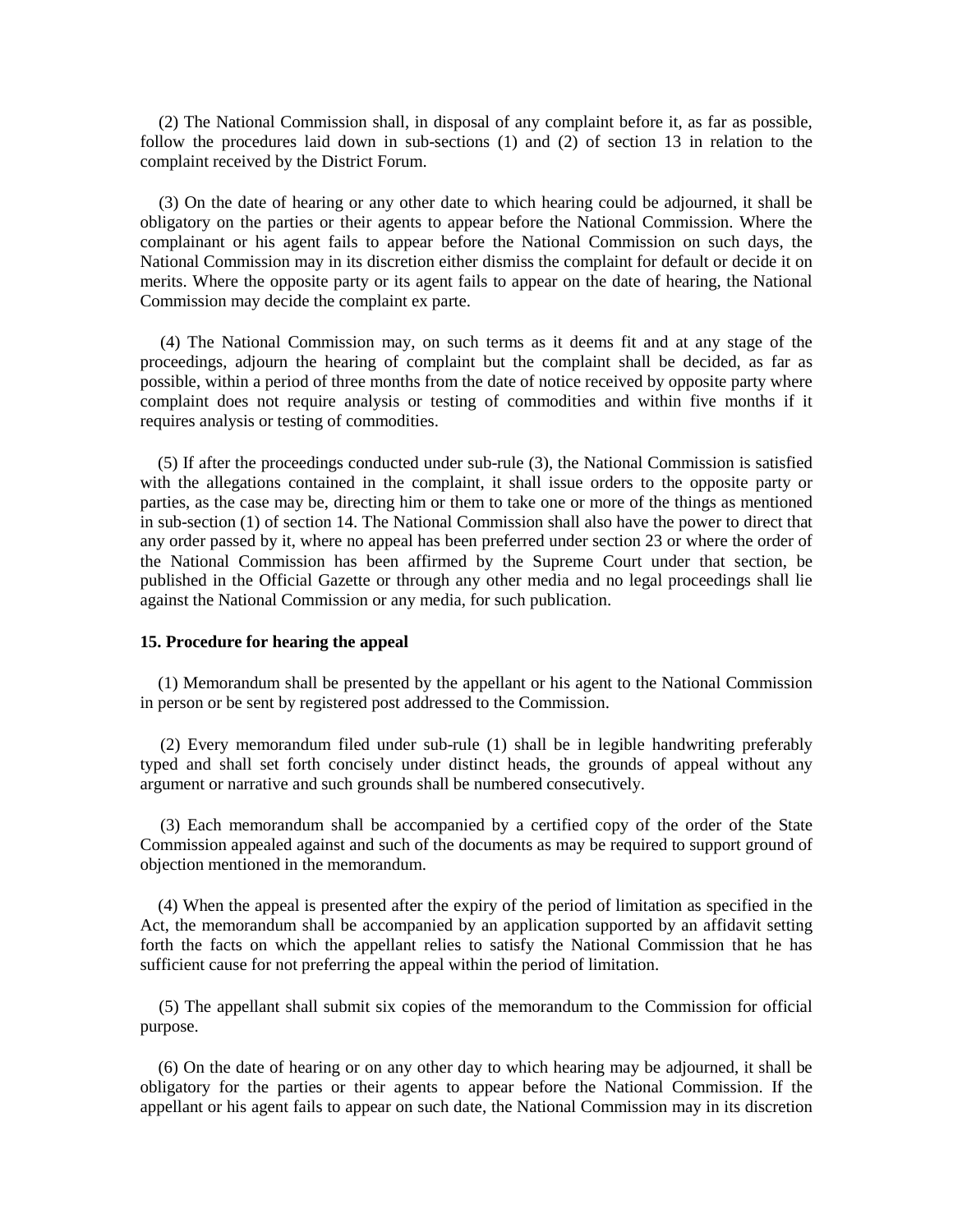either dismiss the appeal or decide ex parte on merits. If the respondent or his agent fails to appear on such date, the National Commission shall proceed ex parte and shall decide the appeal on merits of the case.

 (7) The appellant shall not, except by leave of the National Commission, urge or be heard in support of any ground of objection not set forth in the memorandum but the National Commission, in deciding the appeal, may not confine to the grounds of objection set forth in the memorandum :

 PROVIDED that the Commission shall not rest its decision on any other ground other than those specified in the memorandum unless the party who may be affected thereby, has been given, an opportunity of being heard by the National Commission.

 (8) The National Commission on such terms, as it may think fit and at any stage, adjourn the hearing of the appeal, but not more than one adjournment shall ordinarily be given and the appeal should be decided as far as possible, within 90 days from the first date of hearing.

 $13$ [(9) The order of the National Commission shall be communicated to the parties concerned free of cost.]

14[15A. Sitting of the National Commission and signing of orders

1. Every proceeding of the National Commission shall be conducted by the President <sup>6</sup>[or the senior most member authorised under rule 121 and at least two members thereof sitting together :

 PROVIDED that where the member or members for any reason are unable to conduct the proceeding till it is completed, the President <sup>6</sup>[or the senior most member authorised under rule 121 shall conduct such proceeding de novo.

(2) Every order made by the National Commission shall be signed by the President  $6$  [or the senior most member authorised under rule 12 and at least two members who conducted the proceeding and if there is any difference of opinion among themselves, the opinion of majority shall be the order of the National Commission:

PROVIDED that where the proceeding is conducted by the President  $6$  [or the senior most member authorised under rule 12] and three members thereof and they differ on any point or points, they shall state the point or points on which they differ and refer the same to the other member for hearing on such point or points and such point or points shall be decided according to the opinion of the majority of the National Commission.]

#### **Foot Notes**

1 Published in the GOI, (Ext.), Part II, s. 3(i), dated 15th. April, 1987.

2 Inserted by GSR 605(E), w.e.f. 30th. August, 1995.

3 Substituted by GSR 95(E), w.e.f. 27th. February, 1997.